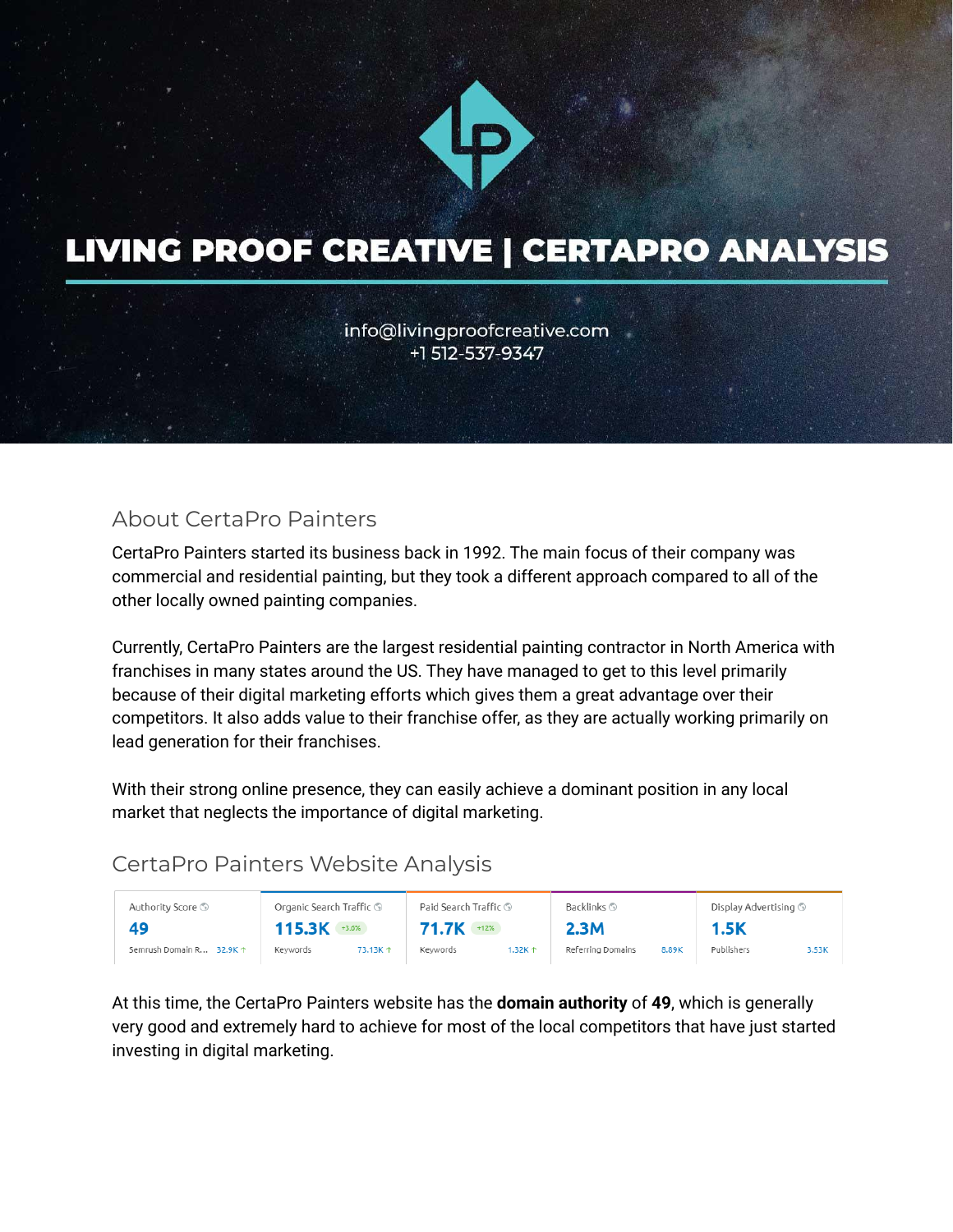Authority score is primarily connected to the number of backlinks that a website has. They have built **2.3M backlinks** over the years and that is not something that can be achieved overnight. Their strong domain authority score is the main reason for their ability to rank highly in almost any new market that they want to breach.

CertaPro has **organic search traffic** of **115.3k**, which means that each month they are getting around 115k users from Google search alone. Even **with the conversion rate of 1%**, it means that they can get around **1150 new leads each month**.

Even though they have very high organic traffic, they are still investing a large budget in paid advertising on a monthly basis. Their **paid search traffic** is **71.7k**, meaning that they are getting an additional 71k users from paid search traffic alone, bringing their total traffic to around 185k. Considering that the **average cost per click** for the painting industry is around **\$4**, it means that they are still **investing around \$280k on a monthly basis** in online advertising on Google.



CertaPro is currently ranking for 73,134 keywords in total, which they have achieved by having a very well optimized website and by publishing new blog posts on a regular basis.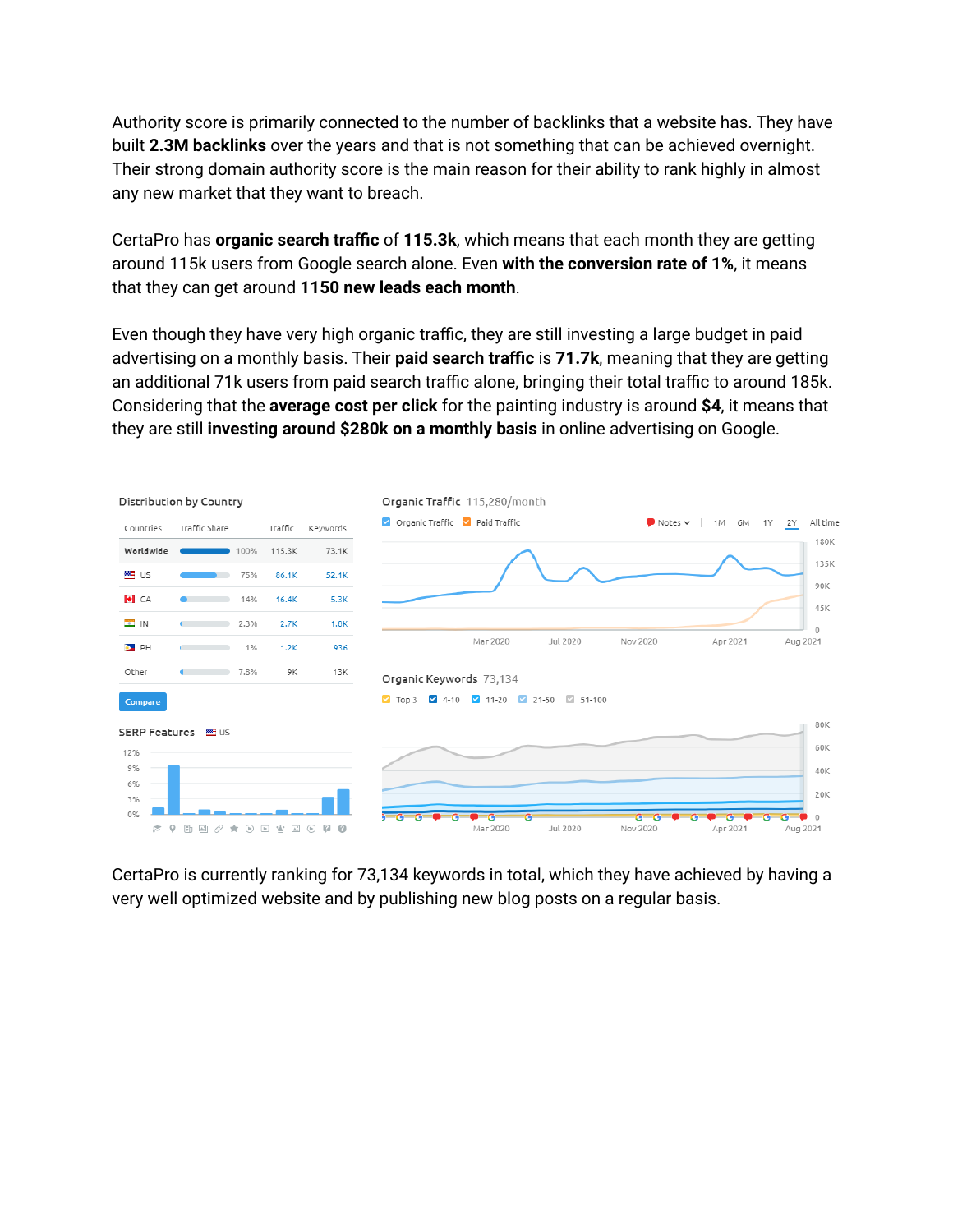

The majority of CertaPro's website traffic comes from non-branded searches - around 72% of total traffic. Some of the top keywords that they are ranking for are *Painters near me*, *Professional painters*, and *Residential painting*. All of these searches have a very high monthly search volume and considering that they are ranked among the top for these keywords, they are getting a majority of these users to come to their website.

The situation with branded vs non-branded traffic in most local businesses is quite opposite. Local businesses that do not invest in their blog or SEO usually have around 95-100% branded traffic compared to 0-5% coming from non-branded terms. This greatly limits their reach and narrows down their potential market.

| Branded Traffic Trend |                                                                   | Branded vs. Non-Branded                      |  |
|-----------------------|-------------------------------------------------------------------|----------------------------------------------|--|
| 40%                   |                                                                   | Branded traffic<br>27.7% by 658 keywords     |  |
| 20%                   |                                                                   | Non-Branded traffic 72.3% by 51.47K keywords |  |
| 0%                    |                                                                   | <b>View details</b>                          |  |
|                       | Feb 2021<br>Apr 2021<br>Oct 2020<br>Dec 2020<br>Jun 2021 Aug 2021 |                                              |  |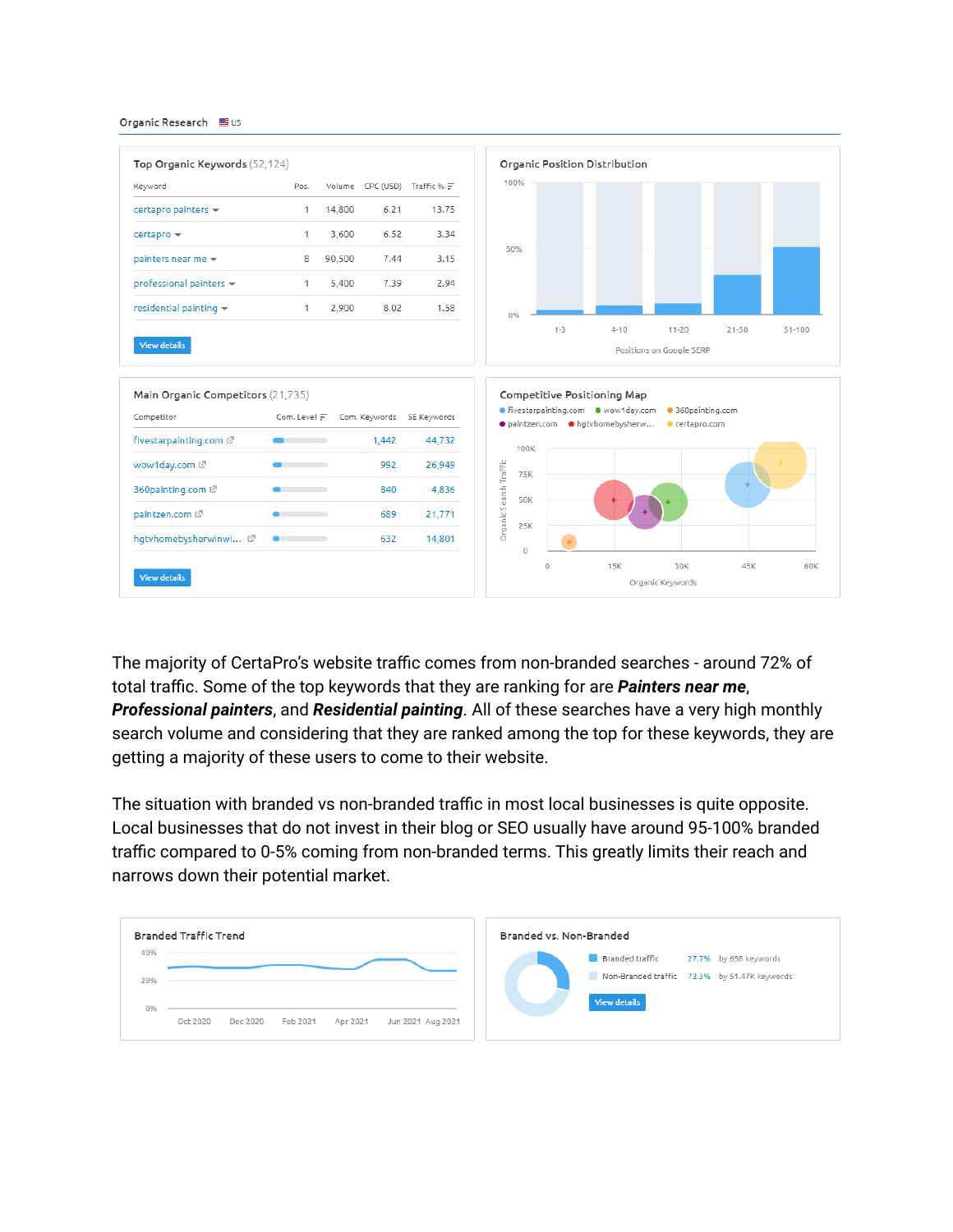

Even though CertaPro is ranking organically on the 8th position for *Painters near me* search query, that keyword is their primary focus for paid advertising. With a cost per click of \$7.44, this keyword is definitely not cheap to target, but it does bring in a large number of new leads to the company. They are getting 8.07% of all paid search traffic from this keyword alone.

#### Key Takeaways

- The company's website is one of the most important resources for both commercial and residential painting companies alike as it can bring in new leads without being limited to referrals only
- Paid advertising is just as important as search engine optimization as it can reach potential leads at the moment of their need
- Publishing new content on a regular basis can lead to a large increase in the number of potential leads as it allows the company to rank for a larger number of non-branded keywords